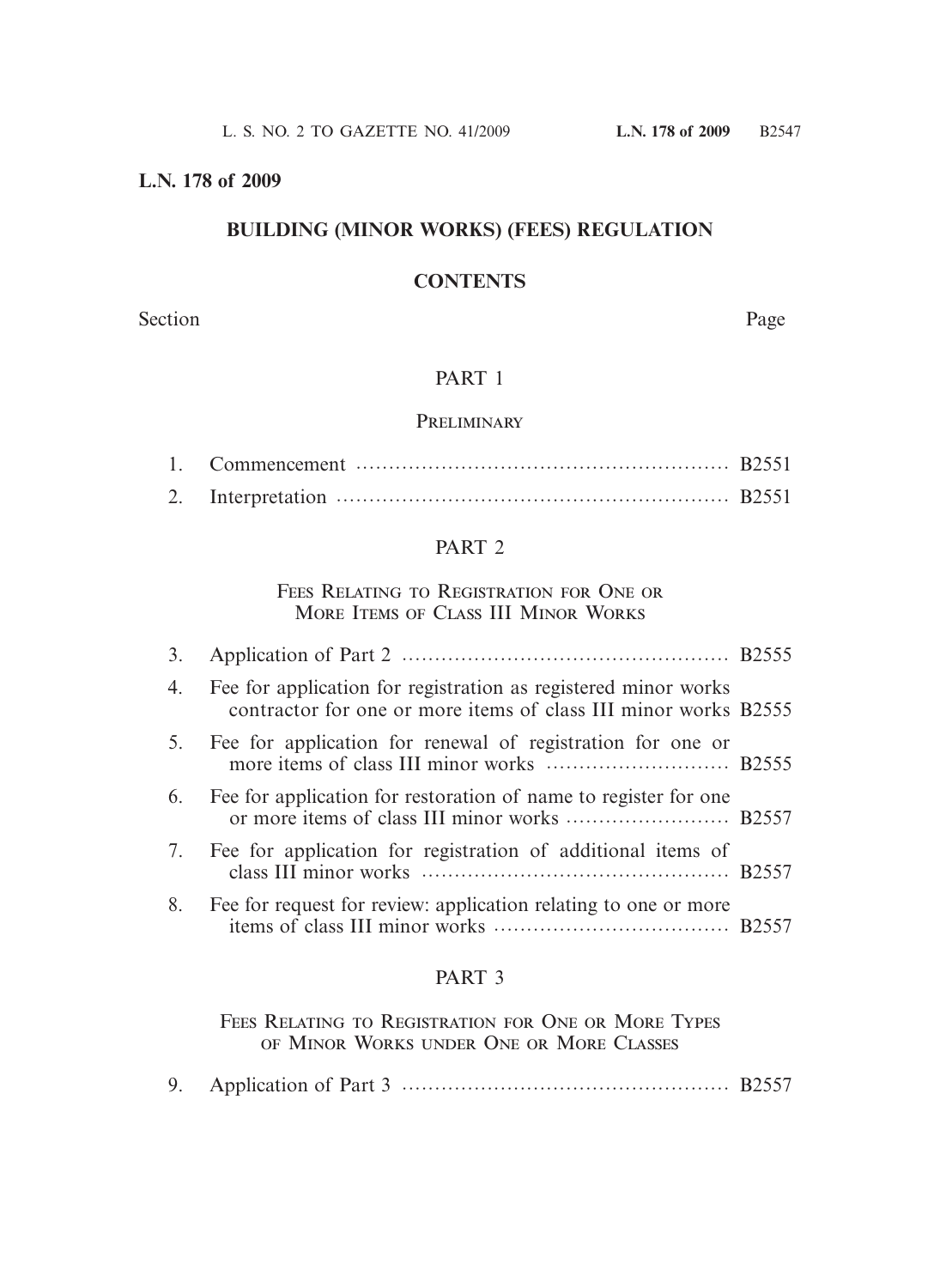| Section |                                                                                                                                                                              | Page |
|---------|------------------------------------------------------------------------------------------------------------------------------------------------------------------------------|------|
| 10.     | Fee for application for registration as registered minor works<br>contractor for one or more types of minor works under                                                      |      |
| 11.     | Fee for registration as registered minor works contractor for<br>one or more types of minor works under one or more                                                          |      |
| 12.     | Fee for application for renewal of registration for one or<br>more types of minor works under one or more classes  B2561                                                     |      |
| 13.     | Fee for application for restoration of name to register for one<br>or more types of minor works under one or more classes  B2561                                             |      |
| 14.     | Fee for application for registration of additional classes or                                                                                                                |      |
| 15.     | Fee for application for approval of nomination of additional                                                                                                                 |      |
| 16.     | Calculation of fee when application for registration of<br>additional classes or types of minor works and application<br>for approval of nomination of additional authorized |      |
| 17.     | Fee for request for review: application relating to one or more<br>types of minor works under one or more classes  B2565                                                     |      |
|         |                                                                                                                                                                              |      |

# PART 4

# Fees Relating to Provisional Registration

| 19. | Fee for application for registration as registered minor works                                                        |  |
|-----|-----------------------------------------------------------------------------------------------------------------------|--|
| 20. | Fee for registration as registered minor works contractor                                                             |  |
| 21. | Fee for request for review: application for registration as<br>registered minor works contractor (provisional)  B2567 |  |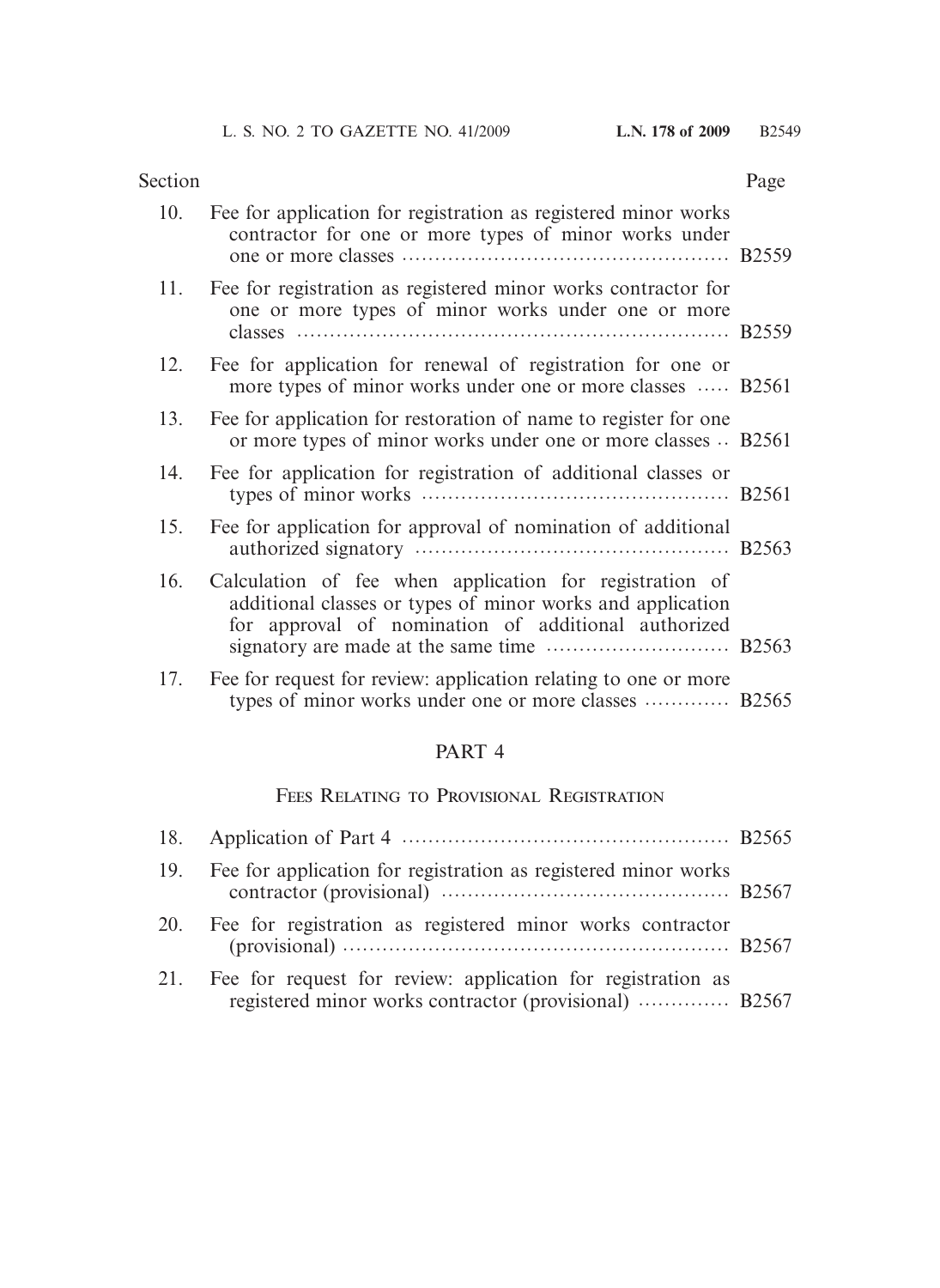#### **BUILDING (MINOR WORKS) (FEES) REGULATION**

(Made by the Chief Executive in Council under section 38(1A) of the Buildings Ordinance (Cap. 123))

## PART 1

#### **PRELIMINARY**

#### **1. Commencement**

 This Regulation comes into operation on a day to be appointed by the Secretary for Development by notice published in the Gazette.

#### **2. Interpretation**

(1) In this Regulation—

"authorized signatory" (獲授權簽署人) has the meaning given by section 2(1) of the Minor Works Regulation;

"item" (項目) has the same meaning as in the Minor Works Regulation;

"Minor Works Regulation" (《小型工程規例》) means the Building (Minor Works) Regulation (L.N. 51 of 2009);

"proposed authorized signatory" (建議獲授權簽署人)—

- (*a*) in relation to an application for registration under section 10(1)(*b*) or 64(1) of the Minor Works Regulation, means the individual nominated under section 10(3) or 64(3) of that Regulation;
- (*b*) in relation to an application for the renewal of a registration under section 14(1) of that Regulation, means an individual nominated to be the authorized signatory of the applicant in the application form;
- (*c*) in relation to an application for the restoration of a name to the register under section 18(1) of that Regulation, means an individual nominated to be the authorized signatory of the applicant in the application form;
- (*d*) in relation to an application for the addition of one or more classes or types of minor works to a registration under section 21(2) of that Regulation, means the individual nominated under section 21(4) of that Regulation;
- (*e*) in relation to an application for the approval of the nomination of an additional individual under section 24(1) of that Regulation, means the individual;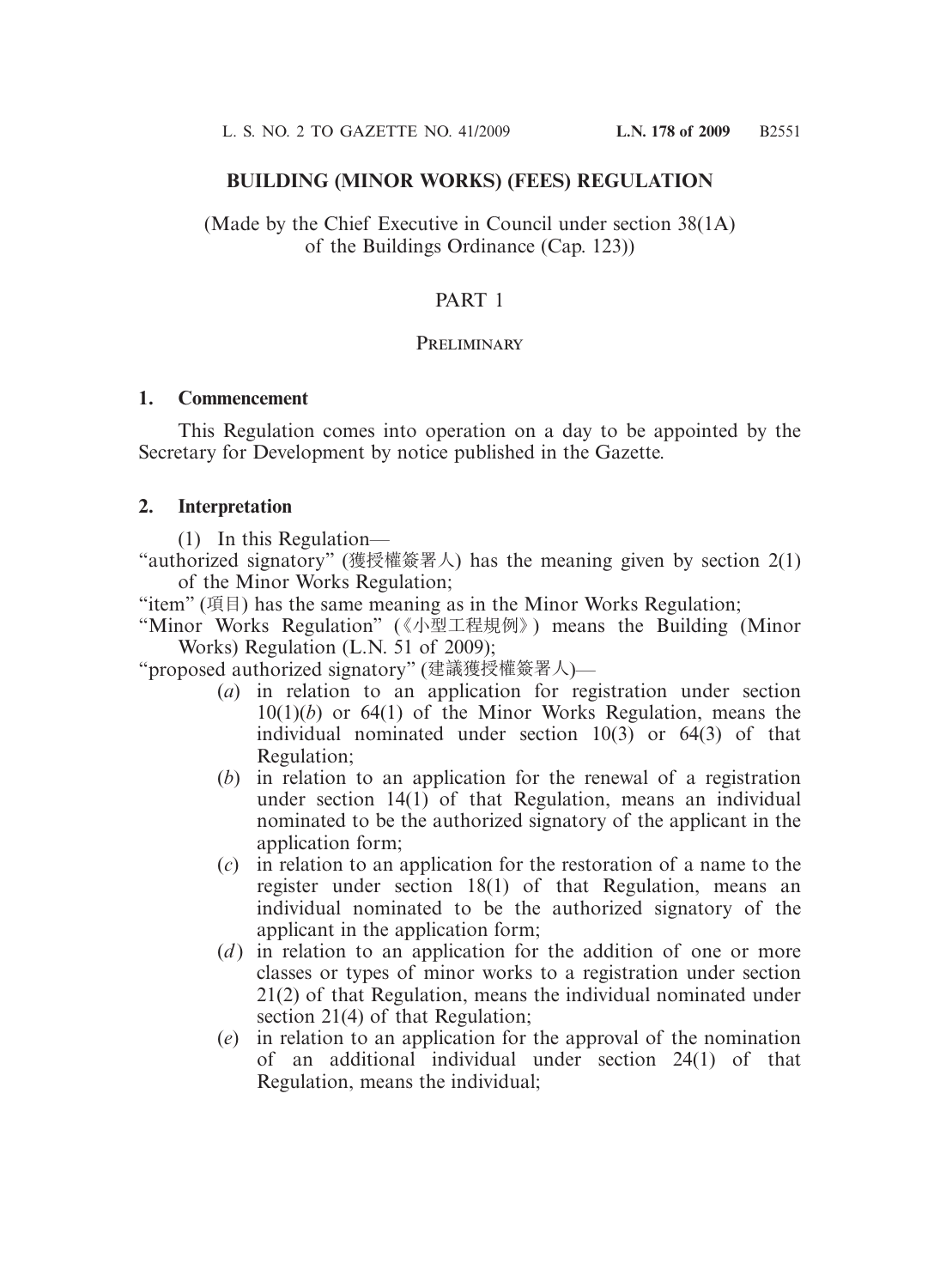- "proposed class I authorized signatory" (建議第 I 級別獲授權簽署人), in relation to an application, means a proposed authorized signatory who is nominated in the application form in respect of class I minor works (whether or not the individual is also nominated in respect of other classes of minor works);
- "proposed class II authorized signatory" (建議第 II 級別獲授權簽署人), in relation to an application, means a proposed authorized signatory who is nominated in the application form in respect of class II minor works, or class II and class III minor works;
- "proposed class III authorized signatory" (建議第 III 級別獲授權簽署人), in relation to an application, means a proposed authorized signatory who is nominated in the application form in respect of class III minor works only;
- "provisional register" (臨時名冊) means the provisional register of minor works contractors kept under section  $8A(1)(c)$  of the Ordinance;
- "register" (名冊) means the register of minor works contractors kept under section  $8A(1)(c)$  of the Ordinance;
- "registered minor works contractor" (註冊小型工程承建商) means a person whose name is for the time being on the register;
- "registered minor works contractor (provisional)" (臨時註冊小型工程承建商) means a person whose name is for the time being on the provisional register;
- "type" (類型) has the same meaning as in the Minor Works Regulation.
	- (2) In this Regulation—
		- (*a*) "class I minor works" (第 I 級別小型工程) means any item of minor works specified in Division 1 of Part 3 of Schedule 1 to the Minor Works Regulation;
		- (*b*) "class II minor works" (第 II 級別小型工程) means any item of minor works specified in Division 2 of Part 3 of Schedule 1 to that Regulation;
		- (*c*) "class III minor works" (第 III 級別小型工程) means any item of minor works specified in Division 3 of Part 3 of Schedule 1 to that Regulation,

and a reference to class, class I, class II or class III is to be construed accordingly.

- (3) In this Regulation—
	- (*a*) class I minor works are of a class higher than class II and class III minor works; and
	- (*b*) class II minor works are of a class higher than class III minor works.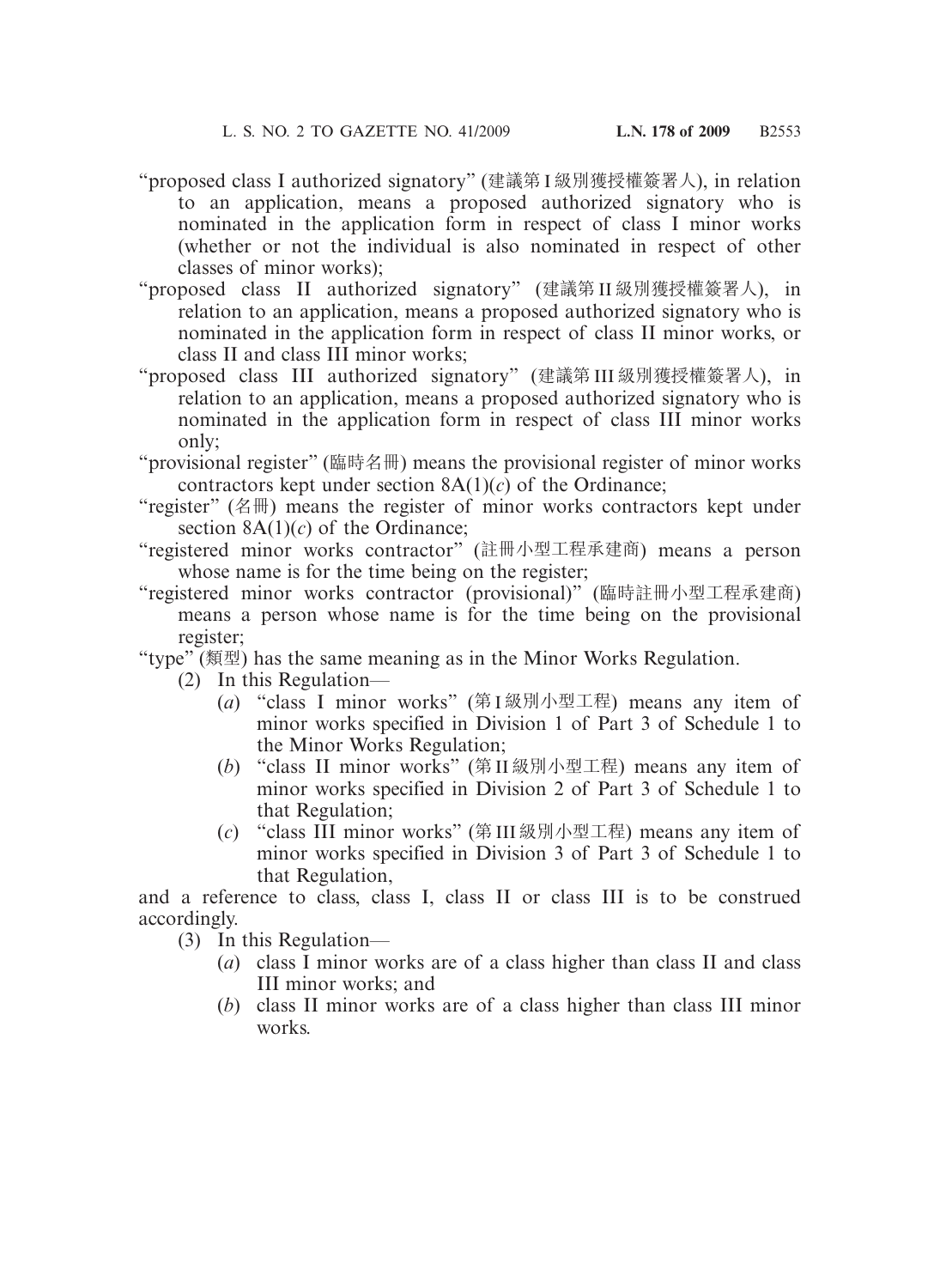# PART<sub>2</sub>

### Fees Relating to Registration for One or More Items of Class III Minor Works

## **3. Application of Part 2**

(1) Section 4 applies to an application under section  $10(1)(a)$  of the Minor Works Regulation for registration as a registered minor works contractor for one or more items of class III minor works.

 (2) Section 5 applies to an application under section 14(1) of the Minor Works Regulation for the renewal of the registration of a registered minor works contractor registered under section 11 of that Regulation.

 (3) Section 6 applies to an application under section 18(1) of the Minor Works Regulation for the restoration to the register of the name of a person who was registered under section 11 of that Regulation and whose name was removed from the register under section 17(1) of that Regulation.

 (4) Section 7 applies to an application under section 21(1) of the Minor Works Regulation for the addition to a registration of one or more additional items of class III minor works.

 (5) Section 8 applies to a request under section 26(1) of the Minor Works Regulation to review a decision or recommendation made in respect of an application referred to in subsection  $(1)$ ,  $(2)$ ,  $(3)$  or  $(4)$ .

#### **4. Fee for application for registration as registered minor works contractor for one or more items of class III minor works**

 The fee to be paid under section 10(2)(*b*) of the Minor Works Regulation for an application for registration as a registered minor works contractor is—

- (*a*) if, for at least one of the items of minor works to which the application relates, the applicant relies solely on the experience possessed by the applicant to comply with section  $11(2)(a)$  of that Regulation, \$305; or
- (*b*) in any other case, \$155.

### **5. Fee for application for renewal of registration for one or more items of class III minor works**

 The fee to be paid under section 14(2)(*b*) of the Minor Works Regulation for an application for the renewal of the registration of a registered minor works contractor is \$105.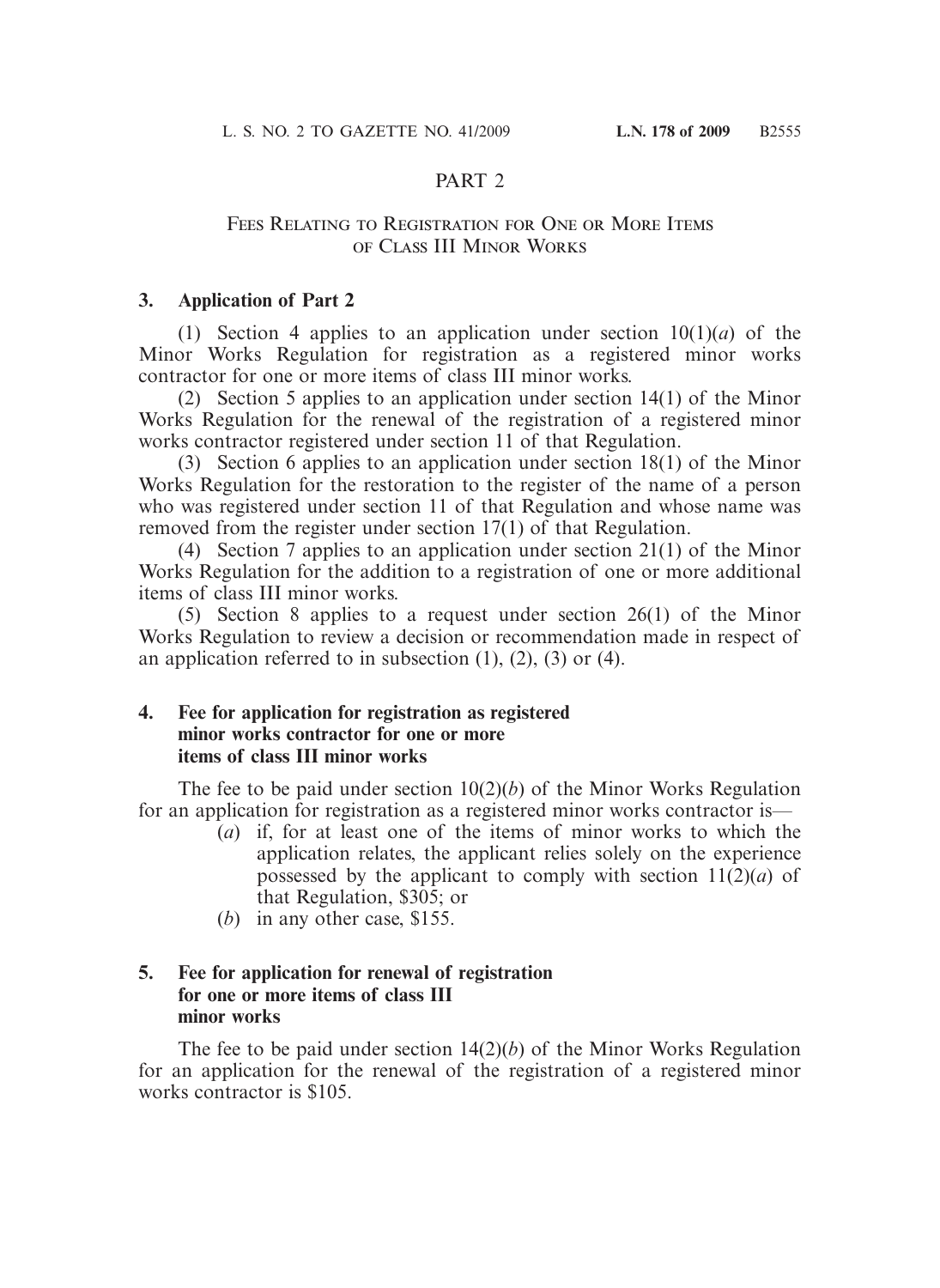## **6. Fee for application for restoration of name to register for one or more items of class III minor works**

 The fee to be paid under section 18(2)(*b*) of the Minor Works Regulation for an application for the restoration of the name of a person to the register is \$105.

## **7. Fee for application for registration of additional items of class III minor works**

 The fee to be paid under section 21(3)(*b*) of the Minor Works Regulation for an application for the addition to a registration of one or more additional items of class III minor works is—

- (*a*) if, for at least one of the items, the applicant relies solely on the experience possessed by the applicant to comply with section  $22(2)(a)$  of that Regulation, \$305; or
- (*b*) in any other case, \$155.

#### **8. Fee for request for review: application relating to one or more items of class III minor works**

 The fee to be paid under section 26(2)(*b*) of the Minor Works Regulation for a request to review a decision or recommendation made in respect of an application is \$105.

## PART 3

## FEES RELATING TO REGISTRATION FOR ONE OR MORE TYPES of Minor Works under One or More Classes

#### **9. Application of Part 3**

 (1) Section 10 applies to an application under section 10(1)(*b*) of the Minor Works Regulation for registration as a registered minor works contractor for one or more types of minor works under one or more classes.

 (2) Section 11 applies to the registration of a person as a registered minor works contractor under section 12(7) of the Minor Works Regulation.

 (3) Section 12 applies to an application under section 14(1) of the Minor Works Regulation for the renewal of the registration of a registered minor works contractor registered under section 12 of that Regulation.

 (4) Section 13 applies to an application under section 18(1) of the Minor Works Regulation for the restoration to the register of the name of a person who was registered under section 12 of that Regulation and whose name was removed from the register under section 17(1) of that Regulation.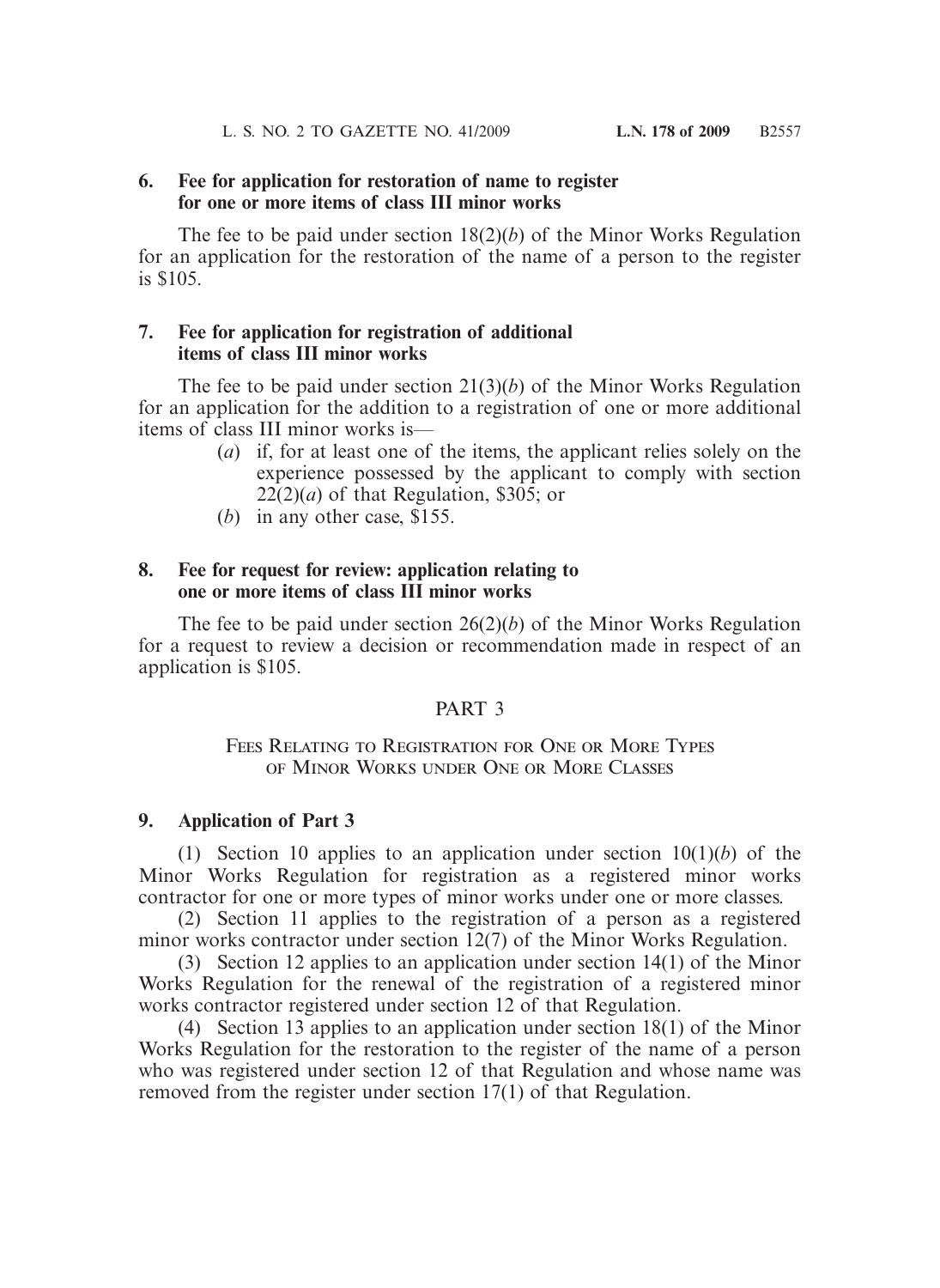- (5) Sections 14, 15 and 16 apply to—
	- (*a*) an application under section 21(2) of the Minor Works Regulation for the addition to a registration of one or more additional classes or types of minor works; and
	- (*b*) an application under section 24(1) of that Regulation for the approval of the nomination of an additional individual as an authorized signatory.

 (6) Section 17 applies to a request under section 26(1) of the Minor Works Regulation to review a decision or recommendation made in respect of an application referred to in subsection  $(1)$ ,  $(3)$ ,  $(4)$  or  $(5)$ .

#### **10. Fee for application for registration as registered minor works contractor for one or more types of minor works under one or more classes**

 (1) Subject to subsection (2), the fee to be paid under section 10(2)(*b*) of the Minor Works Regulation for an application for registration as a registered minor works contractor is—

- (*a*) if the highest class of minor works to which the application relates is class I, \$2,530;
- (*b*) if the highest class of minor works to which the application relates is class II, \$1,110; or
- (*c*) if the application relates to class III minor works only, \$715.

 (2) If 2 or more proposed authorized signatories are nominated in the application form, an additional amount specified in subsection (3) is to be paid in respect of each proposed authorized signatory other than the first one nominated for the highest class of minor works to which the application relates.

(3) The amount specified for the purposes of subsection (2) is—

- (*a*) in the case of a proposed class I authorized signatory, \$2,090;
- (*b*) in the case of a proposed class II authorized signatory, \$840;
- (*c*) in the case of a proposed class III authorized signatory, \$530.

## **11. Fee for registration as registered minor works contractor for one or more types of minor works under one or more classes**

 The fee to be paid under section 12(7) of the Minor Works Regulation for the registration of a person as a registered minor works contractor is—

- (*a*) if the highest class of minor works for which the person is registered is class I, \$595;
- (*b*) if the highest class of minor works for which the person is registered is class II, \$595; or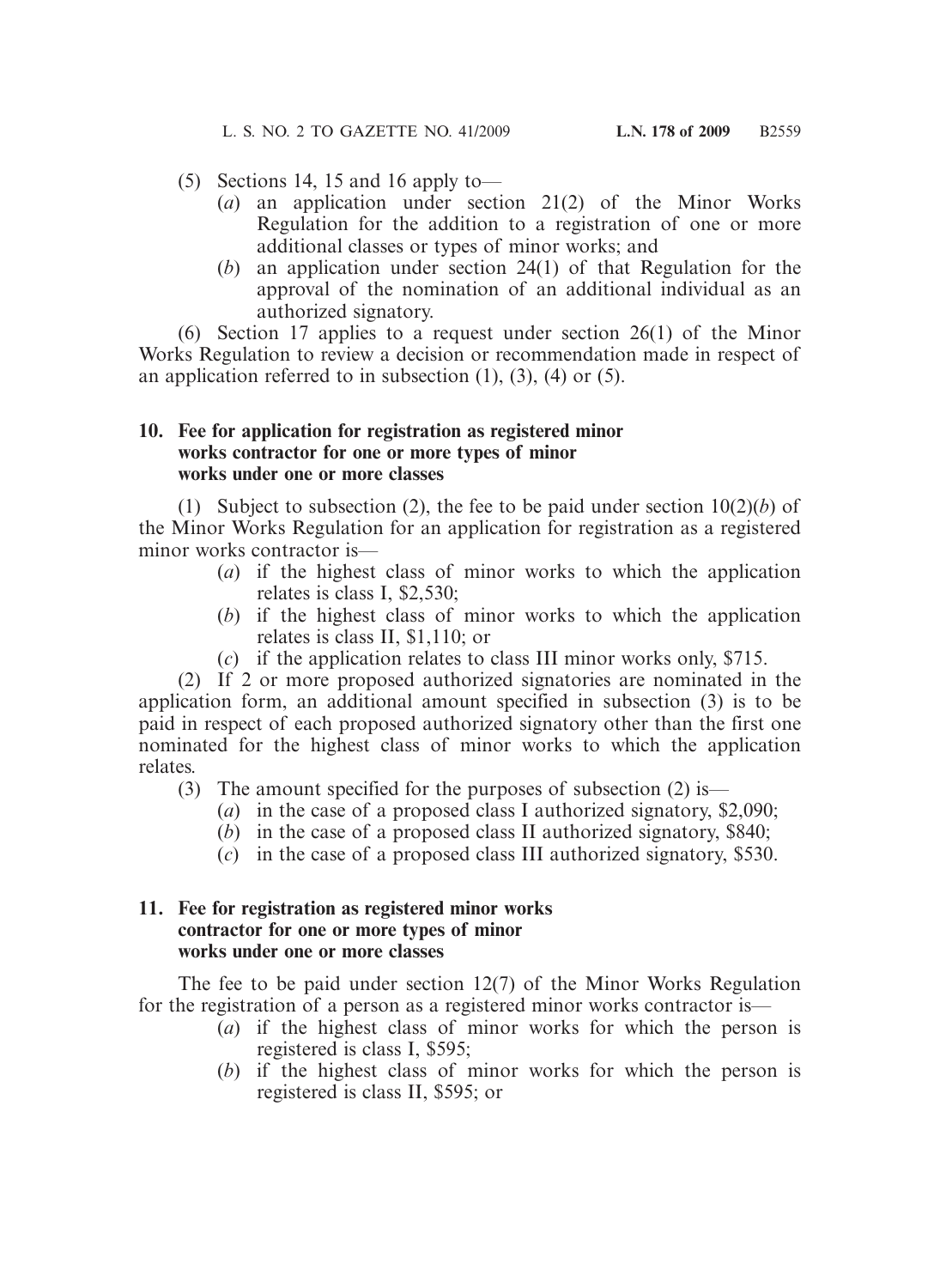(*c*) if the person is registered for class III minor works only, \$410.

#### **12. Fee for application for renewal of registration for one or more types of minor works under one or more classes**

 The fee to be paid under section 14(2)(*b*) of the Minor Works Regulation for an application for the renewal of the registration of a registered minor works contractor is—

- (*a*) if the highest class of minor works to which the application relates is class I, \$1,100;
- (*b*) if the highest class of minor works to which the application relates is class II, \$810; or
- (*c*) if the application relates to class III minor works only, \$395.

#### **13. Fee for application for restoration of name to register for one or more types of minor works under one or more classes**

 The fee to be paid under section 18(2)(*b*) of the Minor Works Regulation for an application for the restoration of the name of a person to the register  $i<sub>s</sub>$ 

- (*a*) if the highest class of minor works to which the application relates is class I, \$1,250;
- (*b*) if the highest class of minor works to which the application relates is class II, \$880; or
- (*c*) if the application relates to class III minor works only, \$420.

## **14. Fee for application for registration of additional classes or types of minor works**

 (1) Subject to section 16, the fee to be paid under section 21(3)(*b*) of the Minor Works Regulation for an application for the addition to a registration of one or more additional classes or types of minor works is a fee equal to the aggregate of the amounts specified in subsection (2) in respect of each proposed authorized signatory nominated in the application form.

- (2) The amounts specified for the purposes of subsection (1) are—
	- (*a*) in the case of a proposed class I authorized signatory, \$2,240;
	- (*b*) in the case of a proposed class II authorized signatory, \$965;
	- (*c*) in the case of a proposed class III authorized signatory, \$630.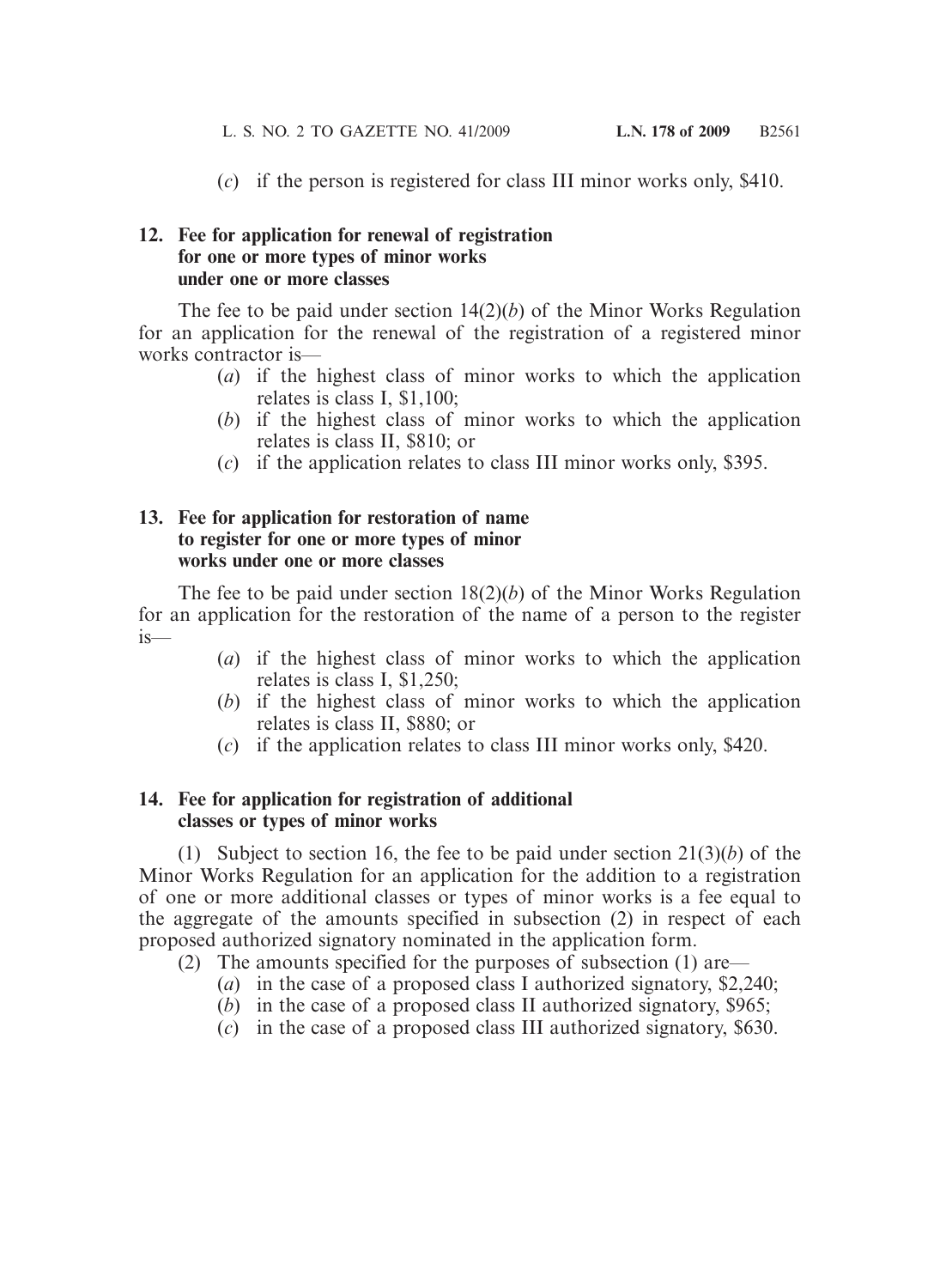#### **15. Fee for application for approval of nomination of additional authorized signatory**

Subject to section 16, the fee to be paid under section  $24(2)(b)$  of the Minor Works Regulation for an application for the approval of the nomination of an additional individual as an authorized signatory is—

- (*a*) if the individual is a proposed class I authorized signatory, \$2,240;
- (*b*) if the individual is a proposed class II authorized signatory, \$965; or
- (*c*) if the individual is a proposed class III authorized signatory, \$630.

## **16. Calculation of fee when application for registration of additional classes or types of minor works and application for approval of nomination of additional authorized signatory are made at the same time**

 (1) The fee to be paid under section 21(3)(*b*) of the Minor Works Regulation for an application under section 21(2) of that Regulation and the fee to be paid under section  $24(2)(b)$  of that Regulation for an application under section 24(1) of that Regulation are to be calculated in accordance with this section as a combined fee if—

- (*a*) the applicant indicates in the application form submitted for the application under that section 21(2) that the applicant is also making an application under that section 24(1); and
- (*b*) the 2 application forms are submitted together.

 (2) The fee is a fee equal to the aggregate of the amounts specified in subsection (3) in respect of each individual nominated to be—

- (*a*) the authorized signatory of the applicant for the purposes of the application under section  $21(2)$  of the Minor Works Regulation only;
- (*b*) the authorized signatory of the applicant for the purposes of the application under section 24(1) of that Regulation only; or
- (*c*) the authorized signatory of the applicant for the purposes of both applications.
- (3) The amounts specified for the purposes of subsection (2) are—
	- (*a*) in the case of an individual mentioned in subsection  $(2)(a)$ , the appropriate amount specified in section 14(2);
	- (*b*) in the case of an individual mentioned in subsection (2)(*b*), the appropriate amount specified in section 15;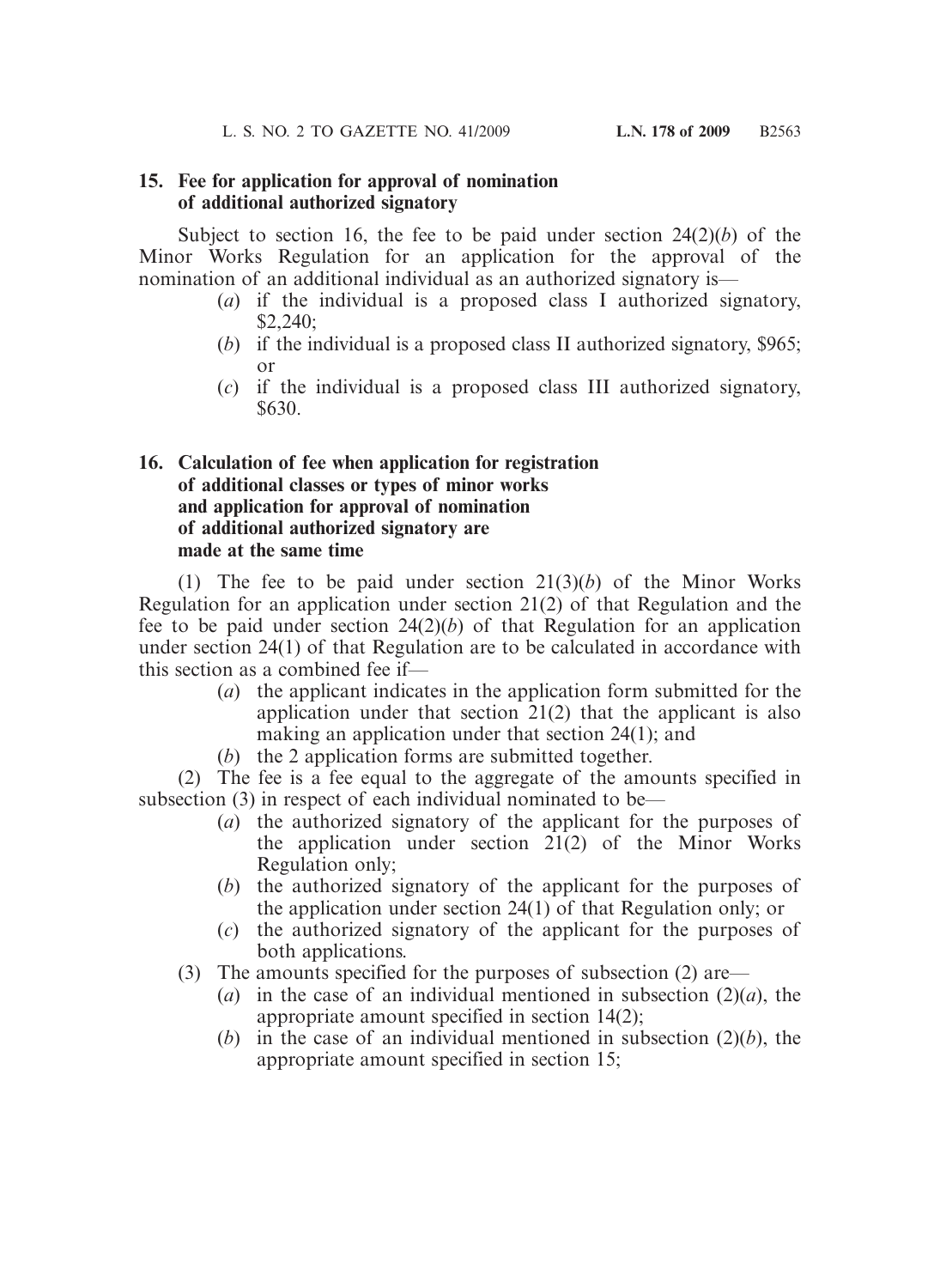(*c*) in the case of an individual mentioned in subsection (2)(*c*), the appropriate amount specified in section 14(2) or the appropriate amount specified in section 15, whichever is higher.

#### **17. Fee for request for review: application relating to one or more types of minor works under one or more classes**

 (1) The fee to be paid under section 26(2)(*b*) of the Minor Works Regulation for a request to review a decision or recommendation made in respect of an application is a fee equal to the aggregate of the amounts specified in subsection (2) in respect of each proposed authorized signatory involved in the application, or part of the application, in respect of which the request is made.

- (2) The amounts specified for the purposes of subsection (1) are—
	- (*a*) if the highest class of minor works in which the individual is involved is class I, \$1,100;
	- (*b*) if the highest class of minor works in which the individual is involved is class II, \$810;
	- (*c*) if the individual is involved in class III minor works only, \$395.

# PART 4

## Fees Relating to Provisional Registration

## **18. Application of Part 4**

 (1) Section 19 applies to an application under section 64(1) of the Minor Works Regulation for registration as a registered minor works contractor (provisional) for one or more types of minor works under one or more classes.

 (2) Section 20 applies to the registration of a person as a registered minor works contractor (provisional) under section  $65(5)$  of the Minor Works Regulation.

 (3) Section 21 applies to a request under section 26(1) of the Minor Works Regulation to review a decision made in respect of an application referred to in subsection (1).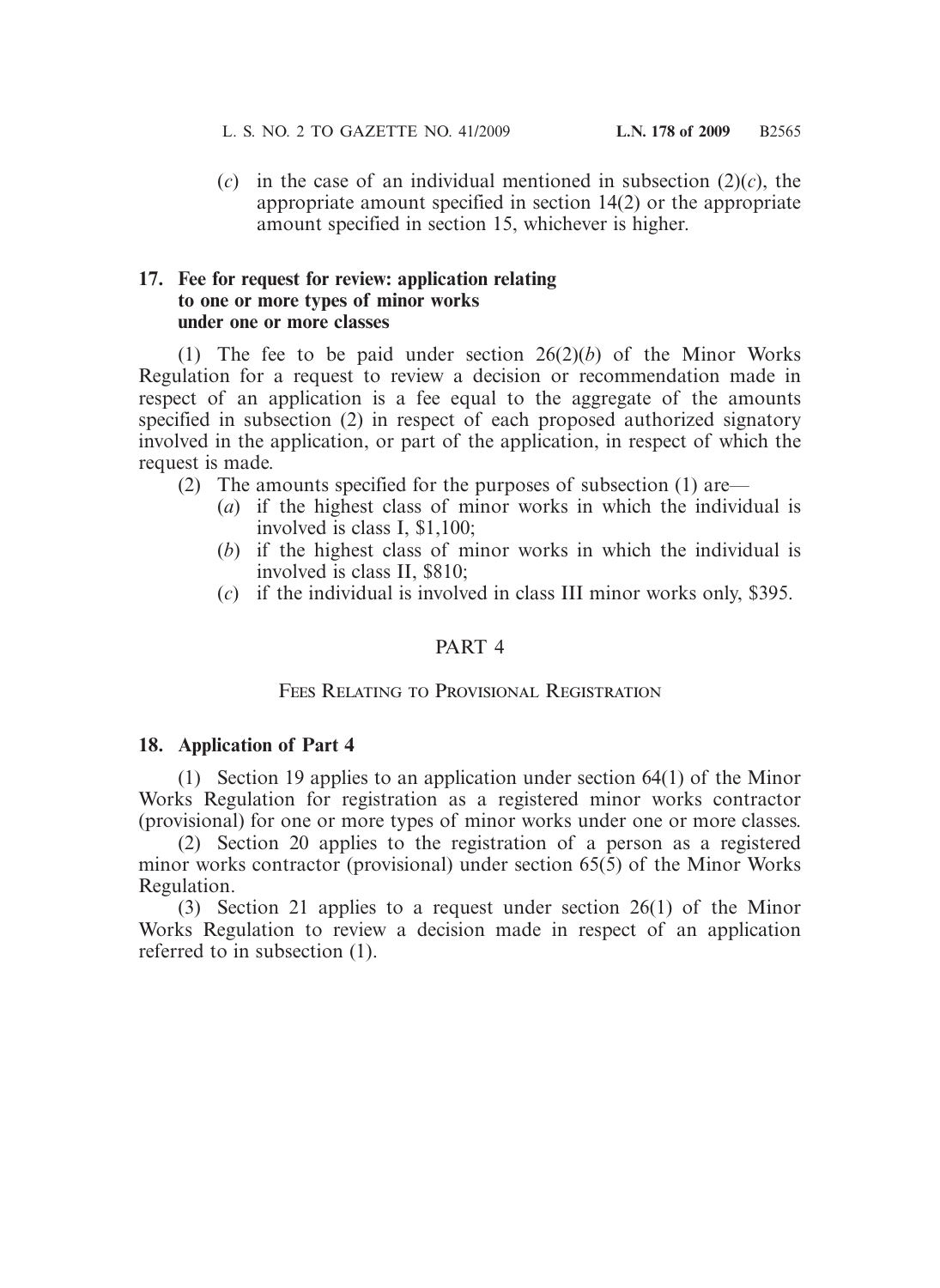#### **19. Fee for application for registration as registered minor works contractor (provisional)**

(1) Subject to subsection (2), the fee to be paid under section  $64(2)(b)$  of the Minor Works Regulation for an application for registration as a registered minor works contractor (provisional) is—

- (*a*) if the highest class of minor works to which the application relates is class I, \$865;
- (*b*) if the highest class of minor works to which the application relates is class II, \$590; or
- (*c*) if the application relates to class III minor works only, \$590.

 (2) If 2 or more proposed authorized signatories are nominated in the application form, an additional amount specified in subsection (3) is to be paid in respect of each proposed authorized signatory other than the first one nominated for the highest class of minor works to which the application relates.

- (3) The amount specified for the purposes of subsection (2) is—
	- (*a*) in the case of a proposed class I authorized signatory, \$710;
	- (*b*) in the case of a proposed class II authorized signatory, \$480;
	- (*c*) in the case of a proposed class III authorized signatory, \$480.

## **20. Fee for registration as registered minor works contractor (provisional)**

 The fee to be paid under section 65(5) of the Minor Works Regulation for the registration of a person as a registered minor works contractor (provisional) is \$315.

## **21. Fee for request for review: application for registration as registered minor works contractor (provisional)**

 (1) The fee to be paid under section 26(2)(*b*) of the Minor Works Regulation for a request to review a decision made in respect of an application is a fee equal to the aggregate of the amounts specified in subsection (2) in respect of each proposed authorized signatory involved in the application, or part of the application, in respect of which the request is made.

- (2) The amounts specified for the purposes of subsection (1) are—
	- (*a*) if the highest class of minor works in which the individual is involved is class I, \$1,100;
	- (*b*) if the highest class of minor works in which the individual is involved is class II, \$810;
	- (*c*) if the individual is involved in class III minor works only, \$395.